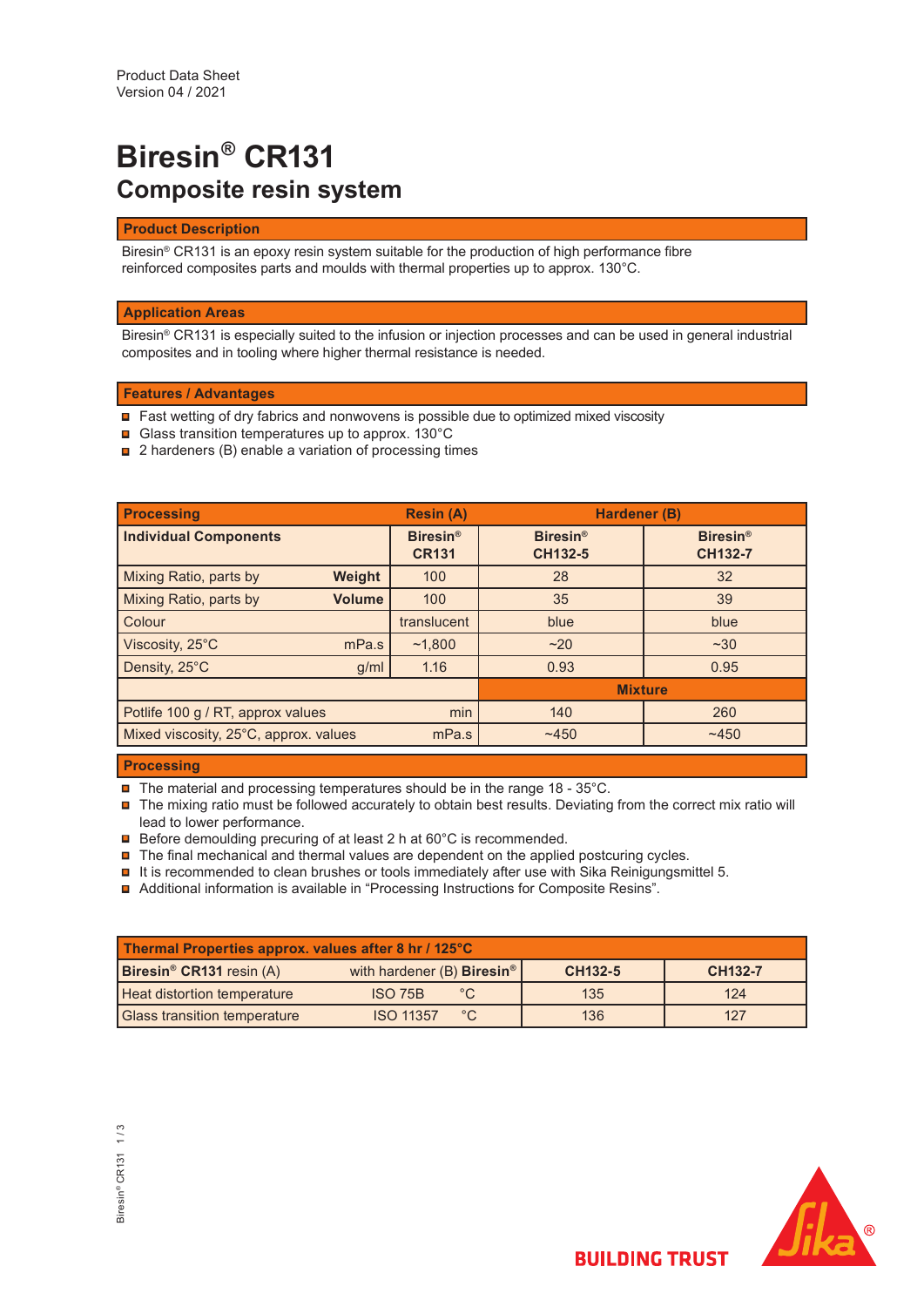| <b>Typical Mechanical Properties of Fully Cured Neat Resin</b> |                                               |                   |                 |                 |  |  |
|----------------------------------------------------------------|-----------------------------------------------|-------------------|-----------------|-----------------|--|--|
| Biresin <sup>®</sup> CR131 resin (A)                           | with hardener (B) <b>Biresin</b> <sup>®</sup> |                   | <b>CH132-5</b>  | <b>CH132-7</b>  |  |  |
| Tensile strength                                               | <b>ISO 527</b>                                | <b>MPa</b>        | 86              | 84              |  |  |
| <b>Tensile E-Modulus</b>                                       | <b>ISO 527</b>                                | <b>MPa</b>        | 2.700           | 2.700           |  |  |
| Elongation at break                                            | <b>ISO 527</b>                                | $\%$              | 5.9             | 6.7             |  |  |
| <b>Flexural strength</b>                                       | <b>ISO 178</b>                                | <b>MPa</b>        | 124             | 120             |  |  |
| <b>Flexural E-Modulus</b>                                      | <b>ISO 178</b>                                | <b>MPa</b>        | 2,750           | 2,800           |  |  |
| Compressive strength                                           | <b>ISO 604</b>                                | $N/mm^2$          | 116             | 110             |  |  |
| Density                                                        | <b>ISO 1183</b>                               | g/cm <sup>3</sup> | 1.15            | 1.16            |  |  |
| Shore hardness                                                 | <b>ISO 868</b>                                |                   | D <sub>86</sub> | D <sub>86</sub> |  |  |
| Impact resistance                                              | <b>ISO 179</b>                                | kJ/m <sup>2</sup> | 46              | 37              |  |  |

# **Postcuring**

The suitable cure cycle and the attainable mechanical and thermal values depend on various factors, such as laminate thickness, fibre volume, reactivity of the resin system etc.

An appropriate cure cycle could look as follows:

- $\blacksquare$  Heat-up rate of ca. 0.2°C/Minute until approx. 10°C below the required glass transition temperature (Tg)
- Followed by a dwell at that temperature of between 2 and 12 hours.
- **Part(s)** should then be cooled at  $\sim 0.5^{\circ}$ C per minute

The specific postcure can be adapted to the required technical and economic requirements.

To measure the mechanical performance of the resin system a Sika Advanced Resins standard cycle is used to ensure that the full Tg potential of the system in question is reached.

# **Glass Transition Temperature vs. Cure Cycle**





Biresin® CR131 2/3

3iresin® CR131 2/3



**BUILDING TRUST**